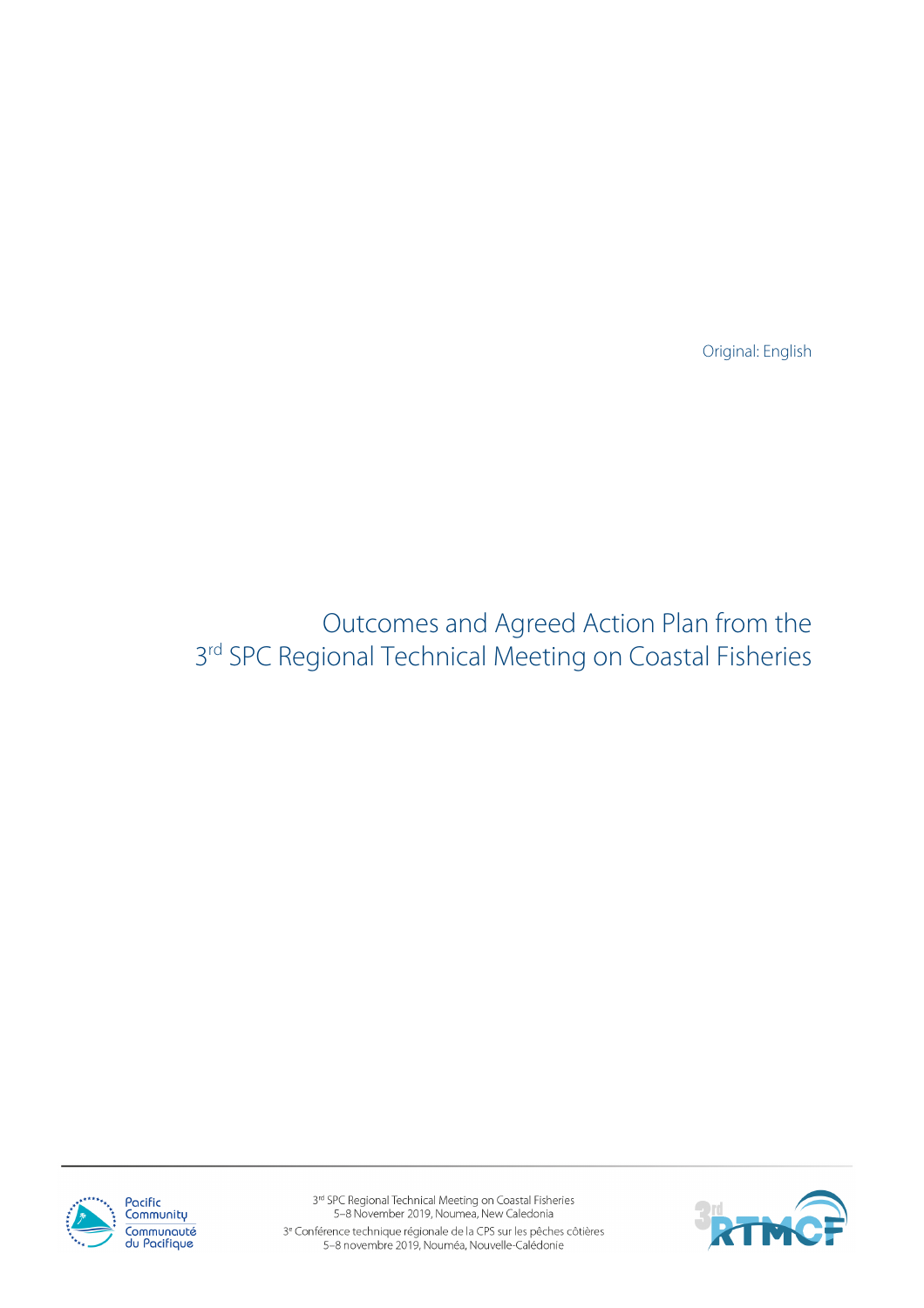The Third Regional Technical Meeting on Coastal Fisheries is supported by the Australian Government and implemented by SPC

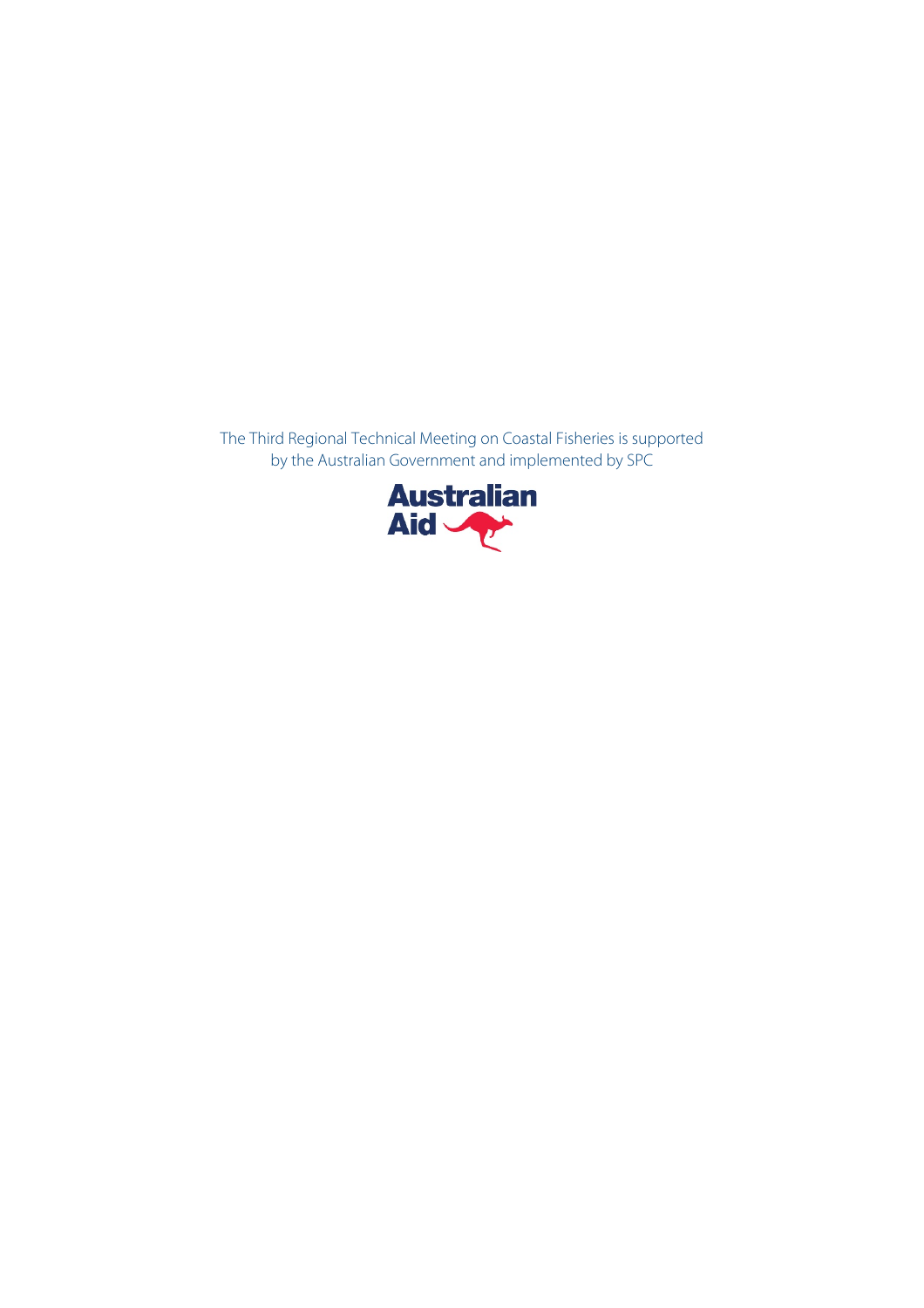

## Outcomes and Agreed Action Plan from the 3rd SPC Regional Technical Meeting on Coastal Fisheries

- 1. The Third SPC Regional Technical Meeting on Coastal Fisheries (RTMCF3) took place at SPC Headquarters in Noumea on 5-8 November 2019. The following constitutes the Outcomes and Agreed Action Plan from the meeting for SPC, member countries and territories, and collaborating partners.
- 2. The purpose of RTMCF3 is to discuss and address some of the main technical issues affecting coastal fisheries and aquaculture in support of better science-based resource management and equitable access to resources. It links back to the direction set out in *A New Song for Coastal Fisheries – Pathways to Change: The Noumea Strategy* and the *Future of Fisheries: Regional Roadmap for Sustainable Pacific Fisheries*.
- 3. The agenda and themes for RTMCF3 were developed in consultation with SPC members and partners, with the specific priority topics having been selected through an online survey of SPC members:
	- Science: New technologies, e-data processes and systems
	- Aquaculture: Implementation of the Regional Action Plan on Aquatic Biosecurity
	- Community-based fisheries: Scaling-up community-based fisheries management
- 4. The RTMCF3 is the first phase of the new governance framework, information flow and decision-making process for Pacific coastal fisheries and aquaculture, introduced by the 11<sup>th</sup> Heads of Fisheries (HoF) Meeting (March 2019), endorsed by the Special Regional Fisheries Ministers Meeting (June 2019) and the 49<sup>th</sup> Meeting of the Committee of Representatives of Governments and Administrations (CRGA, June 2019). The new governance framework is outlined in Information Paper #1.
- 5. SPC member countries and territories made short presentations covering: the top two highest priorities for both coastal fisheries and aquaculture technical needs; actions taken since RTMCF2; and two to three technical issues or challenges with both coastal fisheries and aquaculture. The most common themes and issues that emerged across two or more members have been summarised in Annex 1.

# Update on RTMCF1 and RTMCF2 Action Plans & Informative Initiatives *Coastal fisheries report card and indicators*

6. The session highlighted key improvements in the preparation of the Coastal Fisheries Report Cards of 2018 and 2019 as outlined in Information Paper #2. Some gaps, however, still need to be addressed in order to continue to improve the Report Card. SPC members have confirmed their interest in developing national level Coastal Fisheries Report Cards. SPC proposed to prepare a template for national Report Cards. As directed by the Heads of Fisheries, members were requested to confirm nomination of a national focal point with authority to share data with SPC for the report card indicators requiring data from fisheries agencies.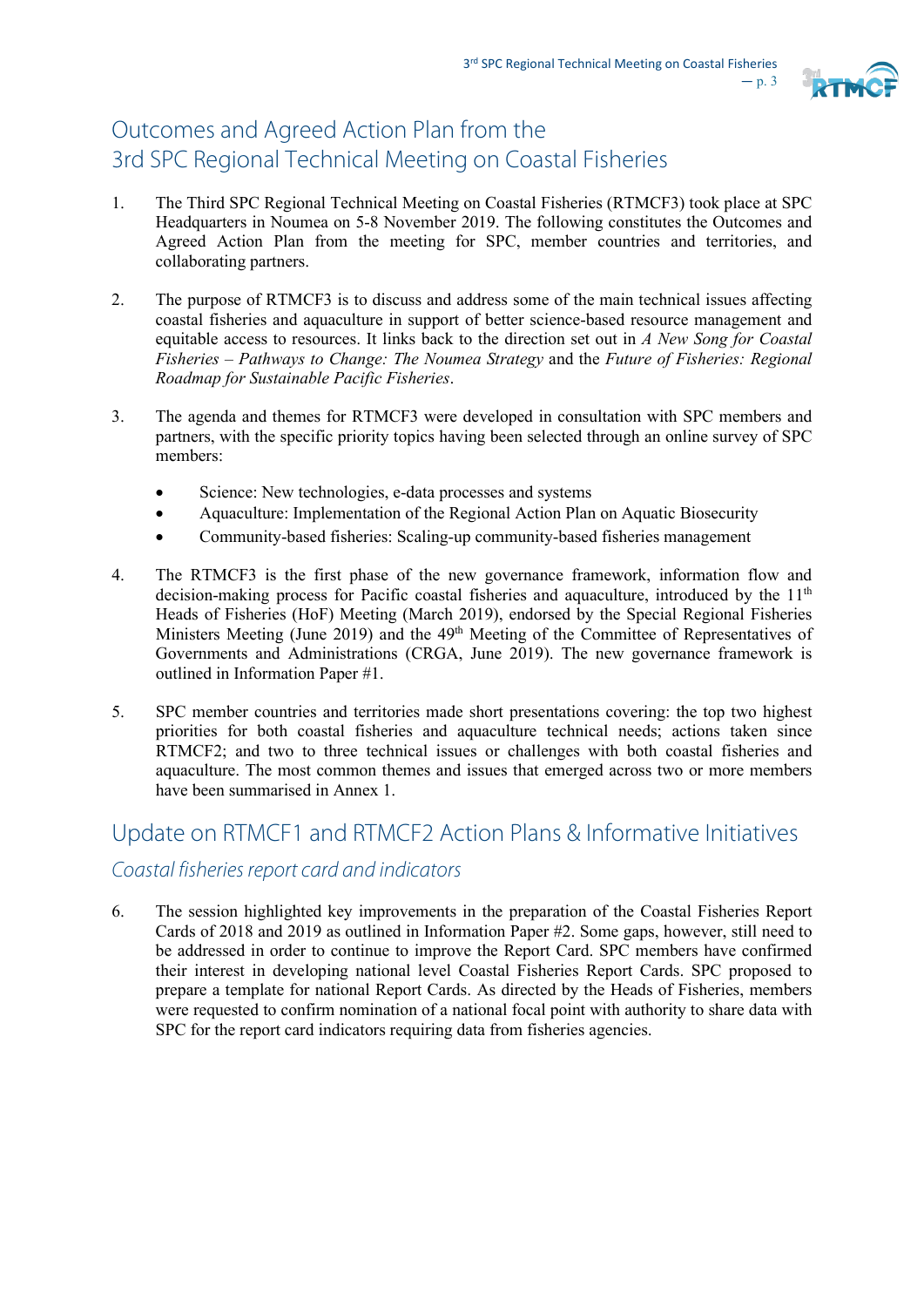

- 7. The meeting agreed on the template approach to progress and support national level Coastal Fisheries Report Cards as a system for measuring progress of coastal fisheries management. Participants highlighted the need to obtain members' feedback on the template and that national priorities must be taken into account when developing the template. Members will request additional technical support for national level Coastal Fisheries Report Cards, if required. For the regional Coastal Fisheries Report Card, SPC will continue to work to improve data quality and data coverage, and revisit the best approach for aggregating indicators at the regional level.
	- **Action 1** SPC and members agreed to confirm Coastal Fisheries Report Card focal points to ensure all Pacific Island Countries and Territories (PICTs) are covered;
	- **Action 2** SPC will circulate a draft national Coastal Fisheries Report Card template to members for their feedback via the Coastal Fisheries Report Card focal points and RTMCF3 member representatives;
		- a. SPC will present a finalised national Coastal Fisheries Report Card template to HoF12 in March 2020 for their input and endorsement.

#### *Updates on RTMCF1 and RTMCF2 Action Plans*

- 8. SPC presented on the progress made on implementing the previous RTMCF Action Plans, which is detailed in Information Paper #3. The presentation focused in particular on recent advances on coastal fisheries and aquaculture data collection and management, including ongoing initiatives on data storage, data dissemination and sharing and overall data governance (Pacific Data Hub). Efforts to simplify data collection are underway in certain PICTs. Further discussions are needed for the establishment of a regional process to develop minimum standards and protocols for data collection.
	- **Action 3** Members request SPC to establish a regional process to develop minimum requirements, standards and protocols for data collection.
		- a. RTMCF requests HoF to identify the establishment of this regional process to develop minimum requirements, standards and protocols for data collection as a priority and ensure that adequate funding is made available for its establishment and implementation.
- 9. SPC presented the EU-funded Regional Project for Sustainable Ecosystem Management (PROTEGE). The project is aimed at strengthening regional cooperation for European Overseas Countries and Territories (OCTs) in four areas: sustainable livestock activities, Community Based Fisheries Management (CBFM), sustainable fishery and aquaculture products, and cooperation platforms.
	- **Action 4** Participants welcomed the possibility of organising technical exchanges between OCTs and other PICTs under PROTEGE and PEUMP. SPC PROTEGE and FAME to examine opportunities to initiate exchanges.
- 10. Several presentations were given on informative, new or innovative technical initiatives and technologies for coastal fisheries and aquaculture in support of management (all presentations are available o[n SPC website\)](https://fame1.spc.int/en/meetings/248). These included: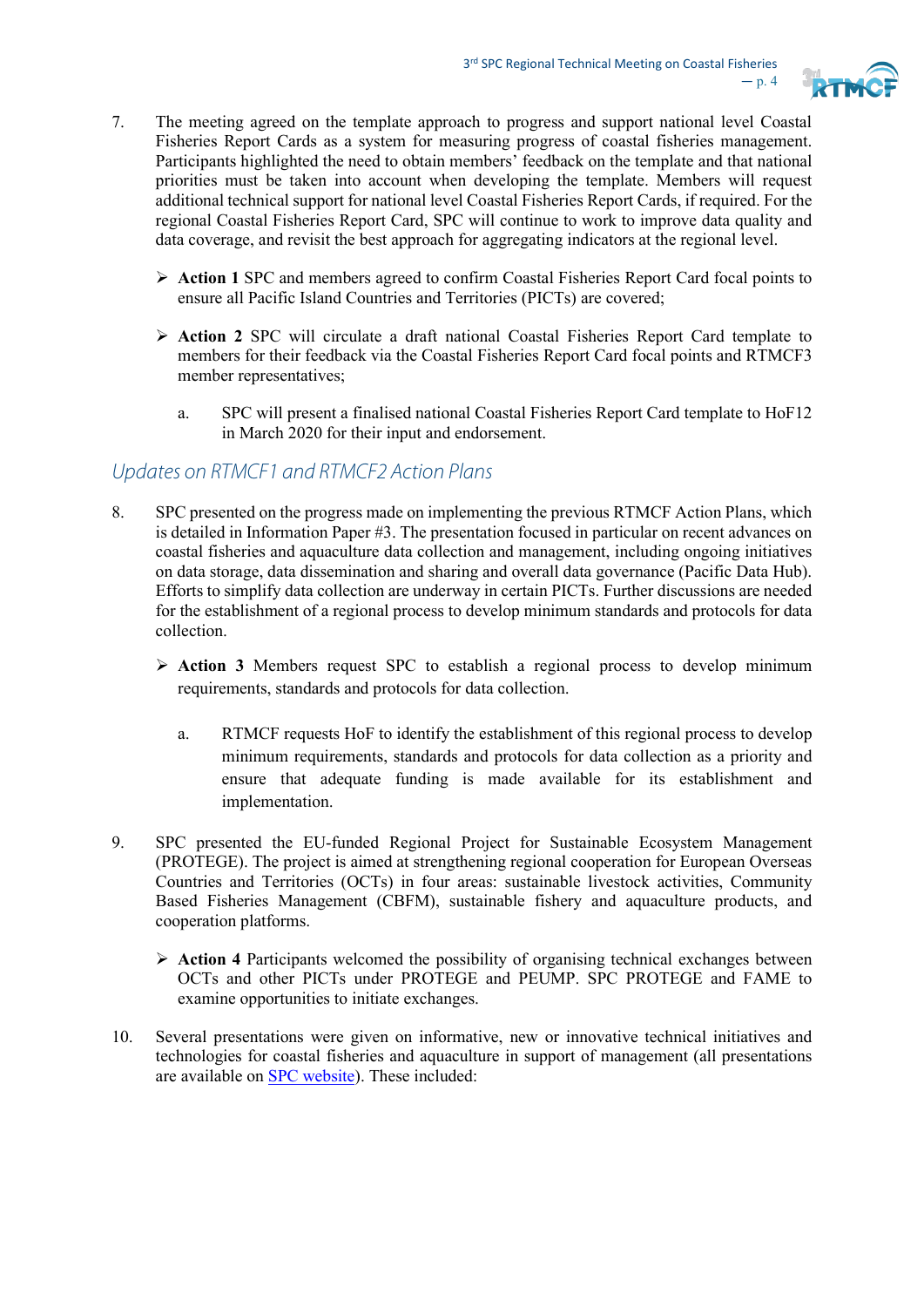

- The launching of REEFLEX, an online law and policy database to compare coastal fisheries and aquaculture regulations;
- The implications of Samoa's new trochus fishery for other PICTs;
- Updates on CITES and sea cucumbers:
- Aquanetix, the application of online software for farm data collection in Vanuatu;
- 4FJ and Set Size campaigns in Fiji;
- The development of animated videos and short training movies for awareness raising; and
- The efforts towards sustainability of the demersal line fishery in Tonga.
- **Action 5** SPC and members agreed to identify effective ways to include additional subnational legislation and management plans in the REEFLEX database, in collaboration with national legal officers.
- **EXECUTE:** Action 6 RTMCF recommends that members, where possible, share successful initiatives through presentations at the next RTMCF for the benefit of all other members and that SPC continue to provide similar opportunities during future RTMCFs.

### Science – New technologies, e-data processes and systems

- 11. This session focused on fisheries data, which are essential to underpin the sustainable management of coastal fisheries and aquaculture. The meeting recognised that coastal fisheries generally does not have the same profile among Pacific Island Countries and Territories (PICTs) as a contributor toward national GDP, despite its vital importance for food security in communities across the Pacific. Consequently, coastal fisheries data collection is poorly resourced, and there is less management capacity in coastal fisheries than in the oceanic fisheries sector. The region lacks long-term quality data sets in coastal fisheries. Further simplifying existing processes, as set out in RTMCF1 and RTMCF2, will assist in obtaining improved quality data for stock assessments leading to improved fisheries management. The challenge is to ensure that coastal fisheries data collection is standardised and distilled down to the most basic level, whilst also maintaining data quality for informed fisheries management. Information Paper #4 outlines the evolution of fisheries data collection processes and procedures: responding to country needs.
	- **Action 7** Building on previous RTMCF Action Plans, SPC was requested to continue working with countries and territories to establish e-data collection systems that can accommodate the various fisheries data types and surveys, including use of e-data systems to improve efficiency and robustness of data collection and dissemination and migrating existing coastal fisheries data into the new e-data systems.
		- a. RTMCF requests HoF to continue to support the development by SPC of standardised, centralised databases, tools and approaches for fisheries data as a priority, recognising the need for increased support to SPC to undertake this work in a timely manner.
		- b. RTMCF requests HoF to strongly endorse and designate as a priority, a regional approach to standardised minimum data requirements (e.g. size, weight and reproductive data), developed in response to actions set out in previous RTMCF Action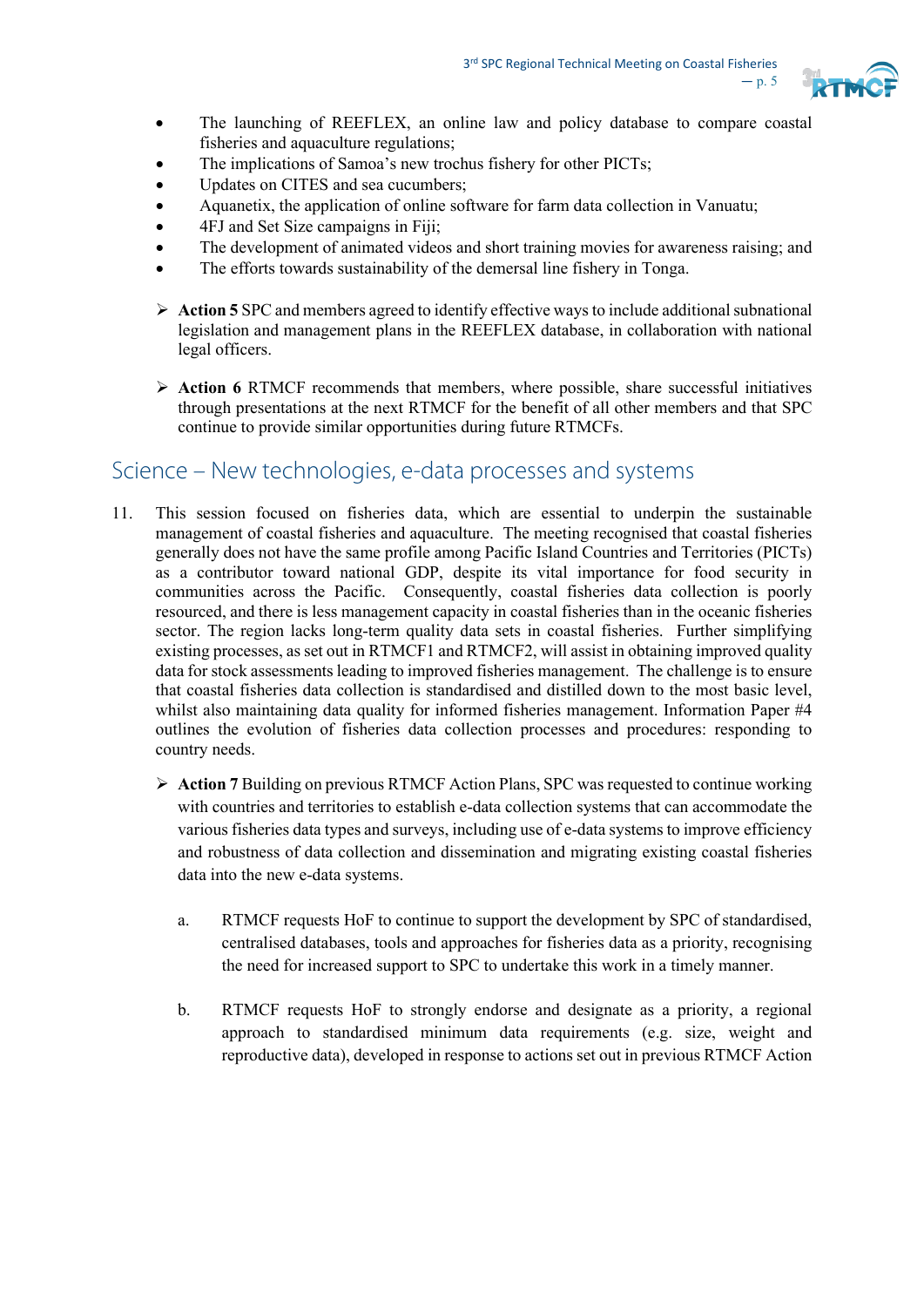

Plans, which support coastal fisheries management so that monitoring programs can be sustainable and comparable.

- **Action 8** Members request SPC to develop training programmes on the uses of new e-data tools and provide clear training in their use and application. A clear communication strategy on data simplification and its long-term implications for fisheries management is needed.
- **Action 9** Members identified the need for countries to address chronic understaffing of science and fisheries staff to conduct fishery and socio-economic surveys.
	- a. RTMCF requests HoF to discuss and agree on a plan to address the capacity limitations, which is limiting effective coastal fisheries data collection, analysis and use in management.
	- b. RTMCF requests HoF to discuss the need for clear and delineated roles for fisheries staff (e.g. the need to separate compliance from science roles).
	- c. RTMCF recognises the problems related to short-term funding arrangements and requests HoF to consider ways to build longevity in funding programmes, through government and donors, for coastal fisheries science and management.
- **EXECUTE:** Action 10 SPC agreed to work with countries to develop an awareness raising campaign that informs local communities of the context and importance for fisheries monitoring tools (e.g. awareness before surveys).
- **Action 11** SPC agreed to work with countries to increase community involvement in collecting data; Members request SPC to use existing e-data apps for community based reporting and develop associated training for communities to implement community monitoring.
- **Action 12** Members request SPC to develop a policy brief outlining the importance of fisheries data and the contribution of coastal fisheries to GDP, health and well-being for local communities.
	- a. RTMCF requests HoF to review, endorse and submit a policy brief outlining the importance of fisheries data and the contribution of coastal fisheries to GDP, health and well-being for local communities, to Ministers for their consideration.
- $\triangleright$  Action 13 SPC and members note the need for management strategies to require data input to fisheries management (e.g., make mandatory the reporting of exports of coastal resources from licenced exporters and/or suppliers) and build this into existing e-data tools.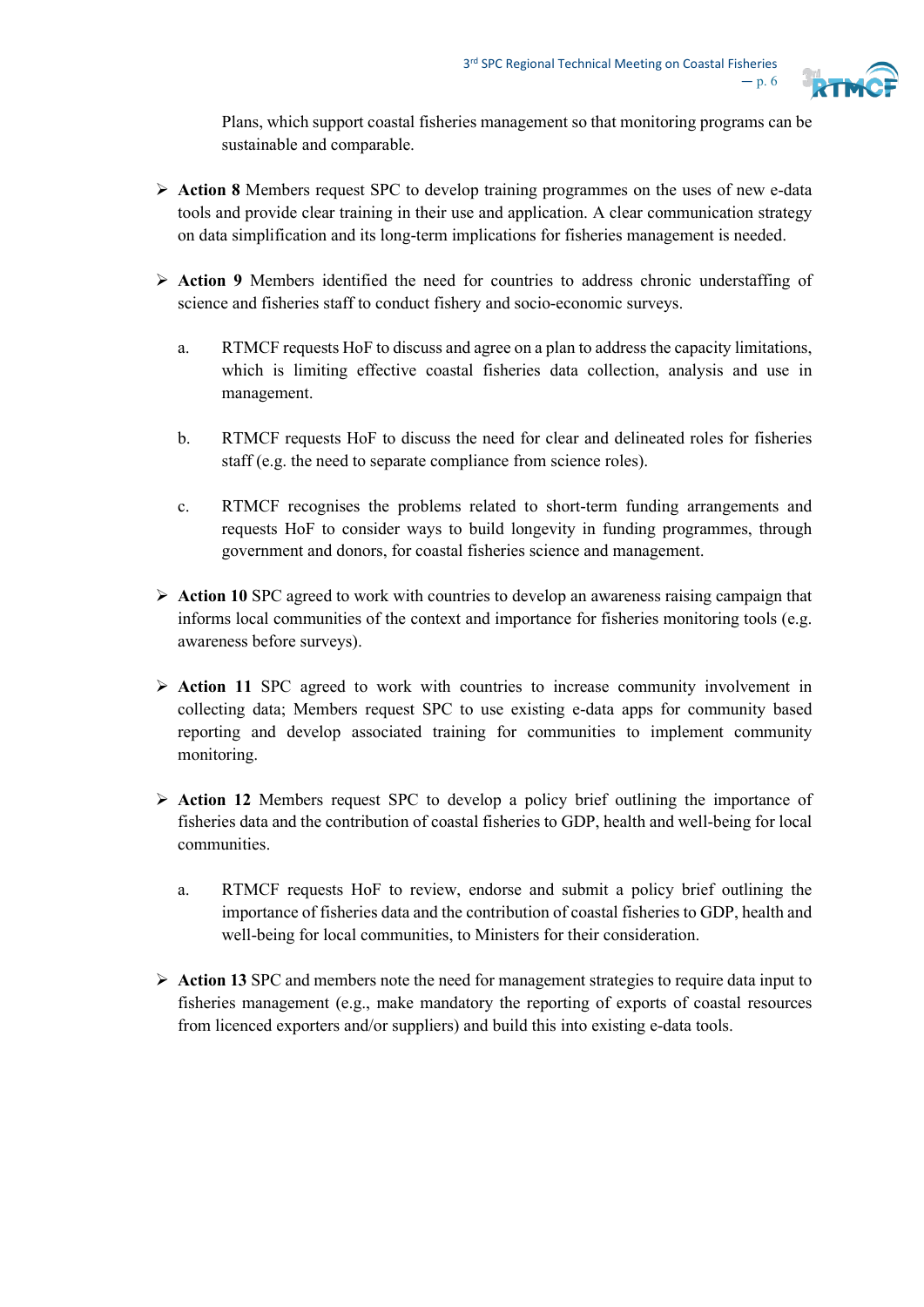

a. RTMCF requests HoF to ensure that data collection is made mandatory for commercial operators under national legislation and management plans.

## Aquaculture – Implementation of the regional action plan on aquatic biosecurity

- 12. Aquatic biosecurity is the key to improved fish production. It aims at maintaining healthy aquatic organisms, reducing the risks posed by pathogens and invasive species, and meeting food safety standards in seafood products. Attention to aquatic biosecurity improves animal production, safeguards human health, and assists countries and territories to meet their international obligations in terms of trade and access to markets (e.g. New Caledonia is approved for export of uncooked prawns to Australia).
- 13. Achieving these goals requires political commitment by governments and administrations to the core values of biosecurity. Several different statutory arrangements are in place among PICTs, in terms of the allocation of powers and responsibilities between agencies. Administrative silos, fragmented legislation, and unclear responsibilities can hinder progress in aquatic biosecurity. A draft Regional Action Plan on Aquatic Biosecurity was presented by SPC for consideration and endorsement by RTMCF. Implementation, Monitoring and Control strategies for this plan were developed by RTMCF participants as a set of recommendations. Information Paper #5 outlines the Regional Action Plan on Aquatic Biosecurity – issues and challenges.
	- **Action 14** Members endorse the draft Regional Action Plan on Aquatic Biosecurity.
		- a. RTMCF recommends that HoF endorse the draft Regional Action Plan on Aquatic Biosecurity.
	- **Action 15** Members request SPC to provide technical assistance, resources and capacitybuilding in aquatic biosecurity planning, implementation and development of protocols.
	- **Action 16** RTMCF encourages PICT governments and administrations to share national Aquatic Biosecurity strategies, legislation, policies and plans, and provide resources in order to capture the benefits of effective biosecurity at the national level.
	- **Action 17** RTMCF requests that technical assistance and capacity building in aquatic biosecurity in the Pacific region shall include actions in support of improved food safety, such as in ciguatera outbreaks, seafood poisoning, and zoonoses from seafood-borne pathogens.

## Community-based fisheries – Scaling-up community-based fisheries management

14. CBFM is being implemented in PICTs in line with the *New Song for Coastal Fisheries*, but faces several barriers to scaling up. Currently, it is estimated that 90% of coastal communities in the Pacific Islands region do not have CBFM regimes, despite many PICT governments and administrations having policies in support of CBFM regimes. CBFM regimes are important for food security and livelihoods especially in the context of the increasing human populations across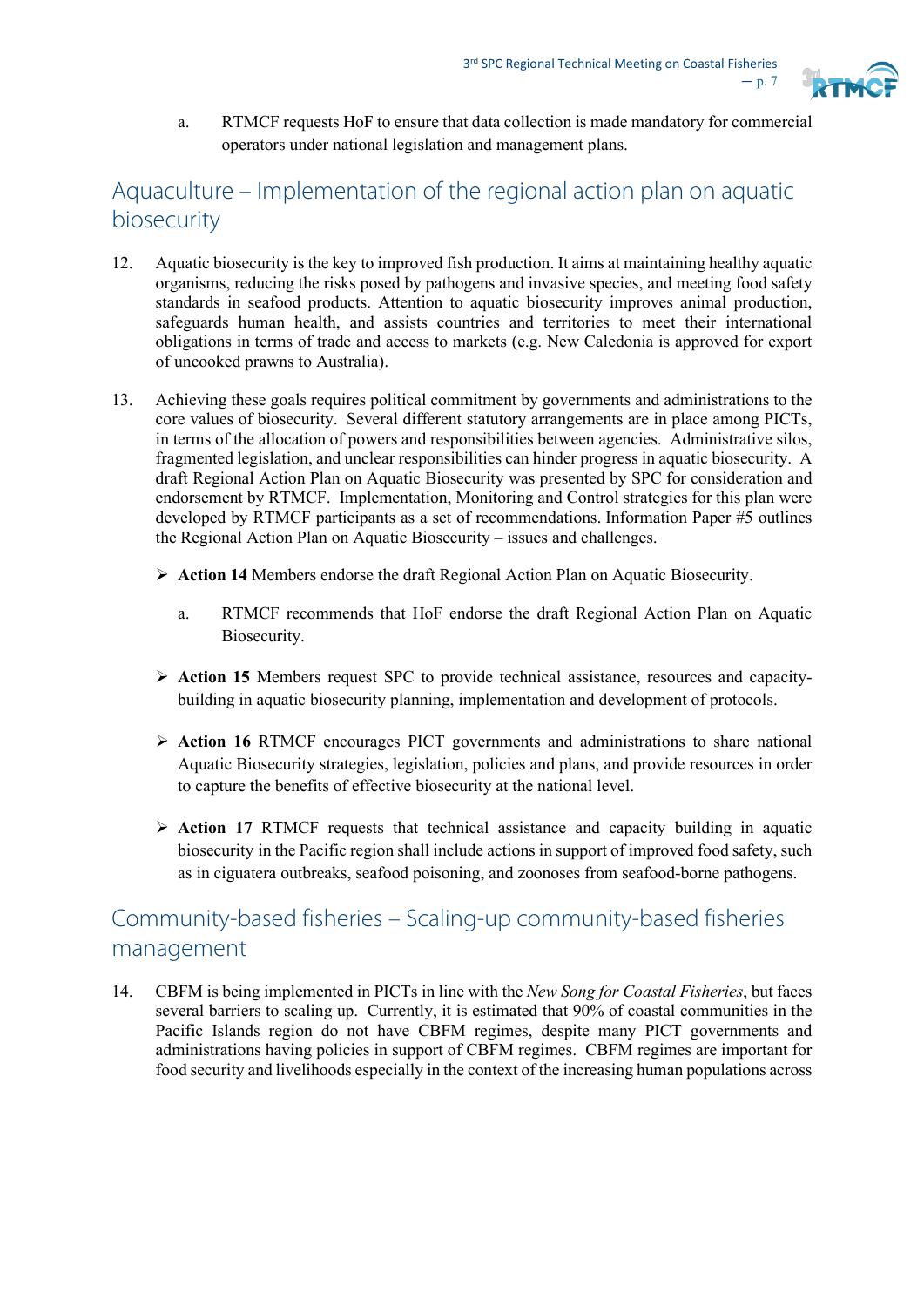

the Pacific Islands region. These populations are dispersed over fragmented geographies. There are many partner agencies and organisations in the Pacific Islands region supporting CBFM regimes. Information Paper #6 outlines the challenges of scaling-up CBFM in the region.

- 15. PICTs have made great strides in establishing CBFM in a number of local communities, including the adoption of an ecosystem approach to fisheries management. While these initiatives continue to progress, there is still room for improvement. This session involved sharing experiences, what has and has not worked, success stories and lessons learnt with sustainably implementing and scaling-up of CBFM to ensure a wider impact of the CBFM approaches.
	- **Action 18** Members agree on the need to address existing gaps in legislation in order to support CBFM and enforcement of community management plans;
		- a. RTMCF requests HoF to recognise the importance of CBFM and to encourage the adoption of adequate legislation and policies to up-scale CBFM in each country or territory, with the participation of provincial and local governments.
	- **Action 19** Members call for SPC to support further south-south exchange programmes on community-based management, assist with the development of appropriate awareness materials/media including a training toolbox, and facilitate various stakeholders to develop appropriate monitoring and evaluation processes.
		- a. RTMCF requests HoF to endorse the development of national programmes to address the need for alternative livelihoods for communities when implementing management strategies that leads to restriction of their catches.
	- **Action 20** RTMCF requests members to clearly identify roles of different stakeholders involved in the establishment of CBFM programmes and ensure allocation of funding to support those programmes.
		- **a.** RTMCF requests HoF to support the clear identification of roles of different stakeholders involved in the establishment of CBFM programmes and ensure allocation of funding to support those programmes.
	- $\triangleright$  **Action 21** Members call for donor partners to ensure funding flexibility in the implementation of CBFM programmes in order to allow programmes to adapt to stakeholder needs.
	- **Action 22** RTMCF requests members, SPC and partners to prioritise a collaborative, coordinated, gender-sensitive and holistic multi-stakeholder approach to CBFM.
	- **Action 23** RTMCF requests members and partners to prioritise the implementation of CBFM, addressing the need for increased resources for existing CBFM programmes, as well as new CBFM programmes.
		- a. RTMCF requests HoF to support members and partnersto prioritise the implementation of CBFM, addressing the need for increased resources for existing CBFM programmes, as well as new CBFM programmes.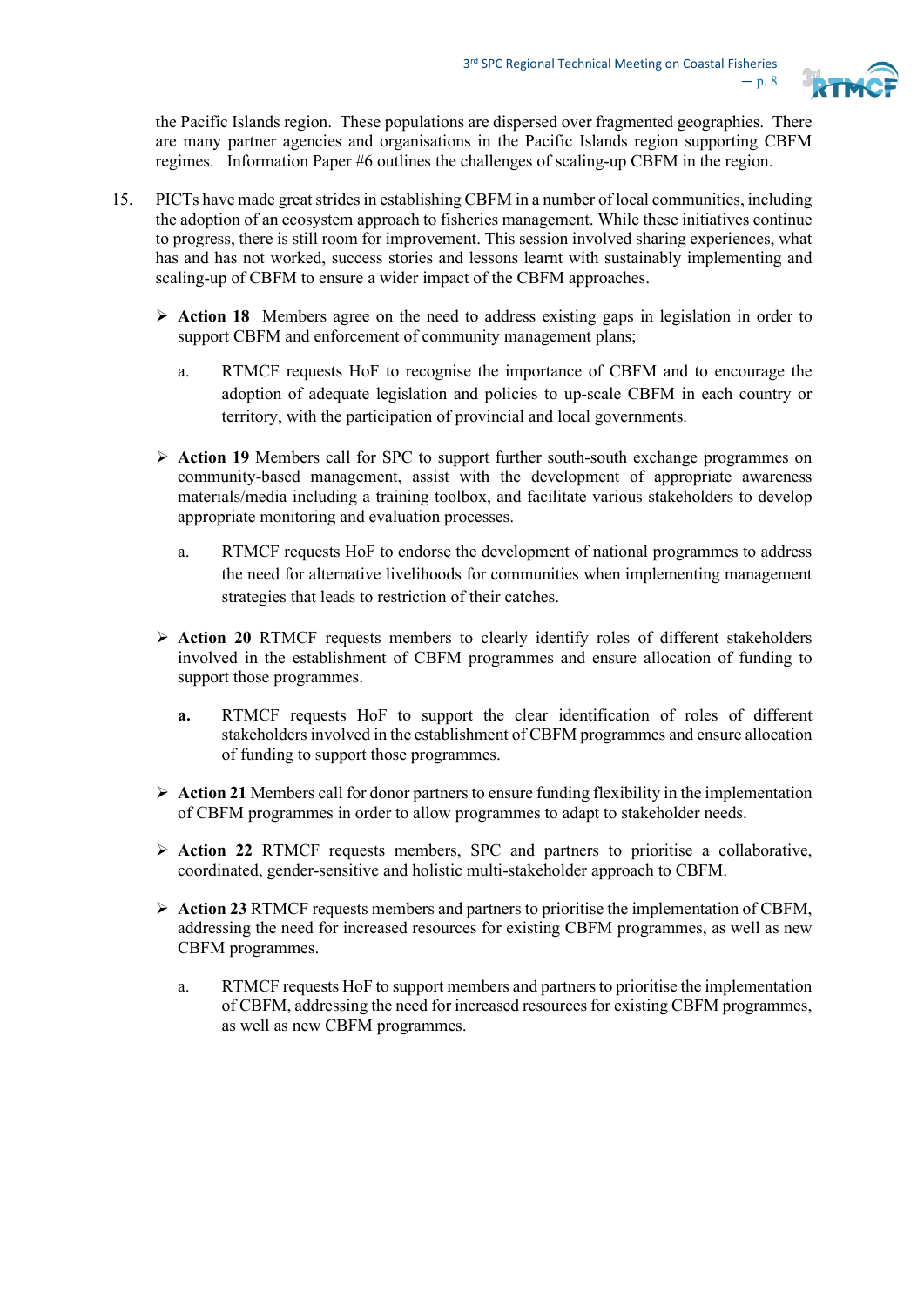

 **Action 24** Members request SPC to undertake a review of CBFM experiences in the Pacific region and identify lessons learnt.

## Priority, new and emerging coastal fisheries and aquaculture issues and opportunities

- 16. A presentation by Southern Cross University canvased a new regional project on "a new era for sea cucumber fisheries", to be proposed to ACIAR for funding. In close partnership with SPC and other organisations, the project would comprise a regional symposium/workshop to assemble recent lessons learnt from sea cucumber fisheries; individual support to PICTs on technical capacity in management, awareness tools and MCS&E; and monitoring of fisheries performance and a new and modified management regime. The meeting supports the proposal concept to be developed jointly with selected PICTs.
	- **Action 25** The meeting requests SPC to provide an update report to HoF on sea cucumber fisheries management and monitoring.
- 17. The meeting participants split into small discussion groups to identify priority, new and/or emerging issues and opportunities in coastal fisheries and aquaculture in the region. Points arising from each group were collated and categorised in plenary to identify overall priority areas. Priority issues identified for coastal fisheries related to: livelihoods (fish and non-fish based); increasing political will; coastal fisheries legislation and management; and external environment pressures (climate change, coral bleaching and micro-plastics). Priority issues identified for aquaculture related to: exploring new species; post-harvest value adding; feed and technology/equipment development; improving the enabling environment (legislation and capacity); and sea ranching. Points arising are included as Annex 2. This information will be used to inform SPC and the next RTMCF agenda.
- 18. Following the RTMCF3, a one-day Workshop on Coastal Fisheries and Aquaculture Monitoring, Control, Surveillance and Enforcement was held. The outcomes of that workshop are provided in Annex 3.

### Next RTMCF meeting

19. The next RTMCF meeting will be held in late October or early November 2020 in Noumea.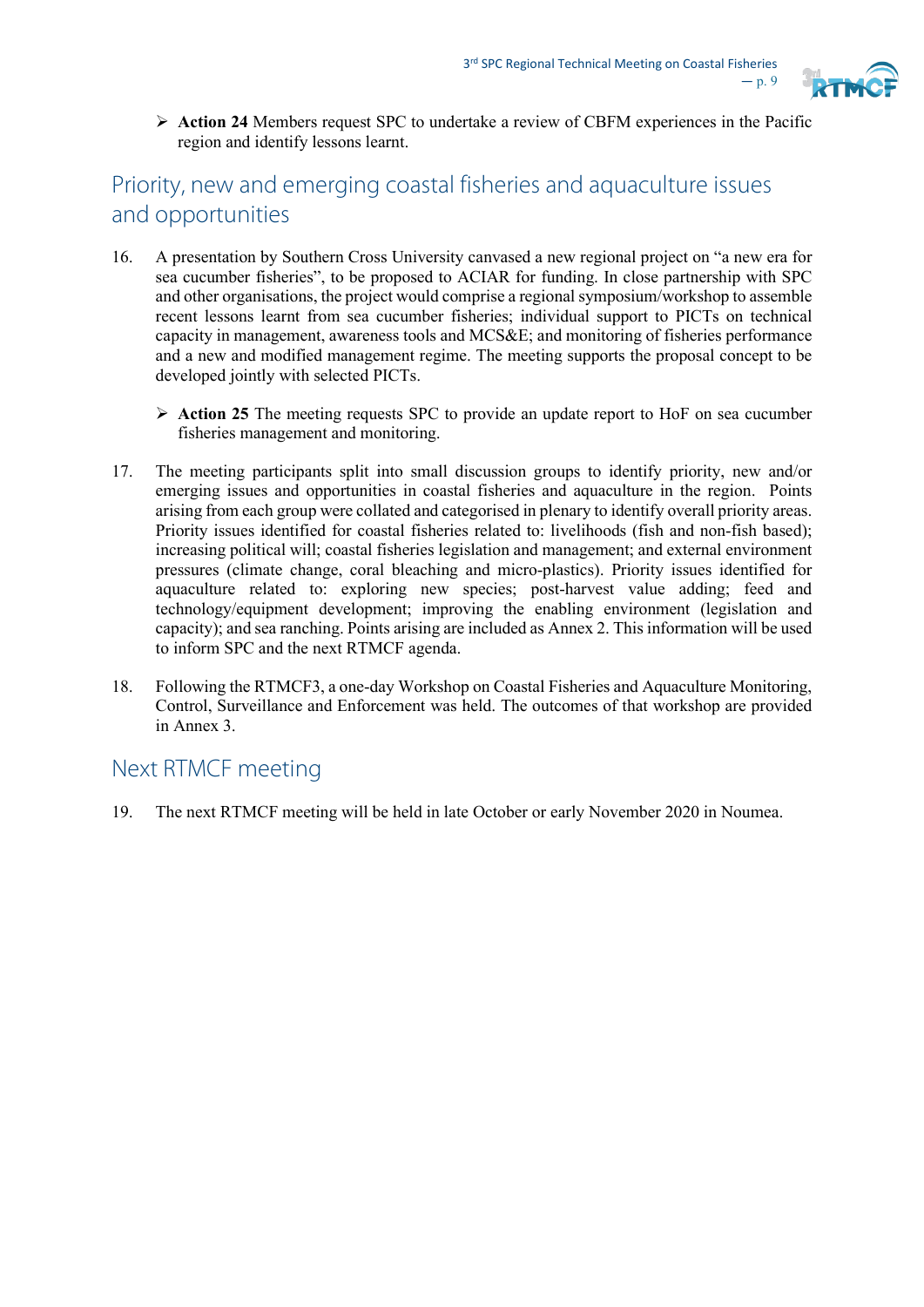

## Annex 1 – Common themes

## *Session 1 SPC Member Country and Territory Presentations*

During the country presentations about coastal fisheries and aquaculture national priorities, the following common themes and issues emerged.

- Fragmented geographies and fragmented policies that hinder outreach, monitoring, data collection, scaling-up of Community Based Fisheries Management (CBFM), and awareness efforts.
- Capacity issues in all areas, including technical, stock assessment, data management, MCS, and project feasibility assessment (value chain analysis, commercial viability) skills, and limited access to technical equipment.
- Inadequate technical and budgetary capacity for data collection and analysis to inform management and development of both CF and aquaculture.
- Marketing issues and studies in fisheries and aquaculture products, including market access.
- Need for a more conducive environment for private sector engagement (financing, market information, feasibility assessment) in CF and aquaculture.
- Improved access to aquaculture feeds of sufficient quality and reasonable cost.
- Weak legislative base for CF and aquaculture management and enforcement.
- Issues of jurisdictional coordination between relevant agencies.
- Pressure to diversify fishery products, through post-harvest processing/value-adding, and by adding new species for aquaculture.
- Biosecurity measures should also address food safety and import/export standards issues.
- Community based fisheries management CBFM is highlighted as a continued area for upscaling that needs more attention and development.
- Sea safety needs to be highlighted and solutions developed.
- Gender balance, climate change, and staff turn-over are cross-cutting issues that to be considered and mainstreamed within these other themes.

Commentary that arose from country interventions in the plenary discussions about the above issues:

- Many of these are long-term issues, and they always will be. Dynamic and evolving fisheries agencies need tools and capacity in order to adapt, by updating and changing technologies, methodologies, and uses of fishery resources to stay current.
- Loss of institutional capacity due to staff turnover is a perennial issue.
- While Session 1 mainly identified "issues" and "constraints", participants recognise that strategies and actions can be developed to address them. It will be useful to highlight success stories. Impact evaluation techniques applied in other parts of the world can be used to assess program success in addressing these issues among PICTs.
- The importance of supporting the subsistence and food security sectors in both CF and aquaculture needs to be emphasised.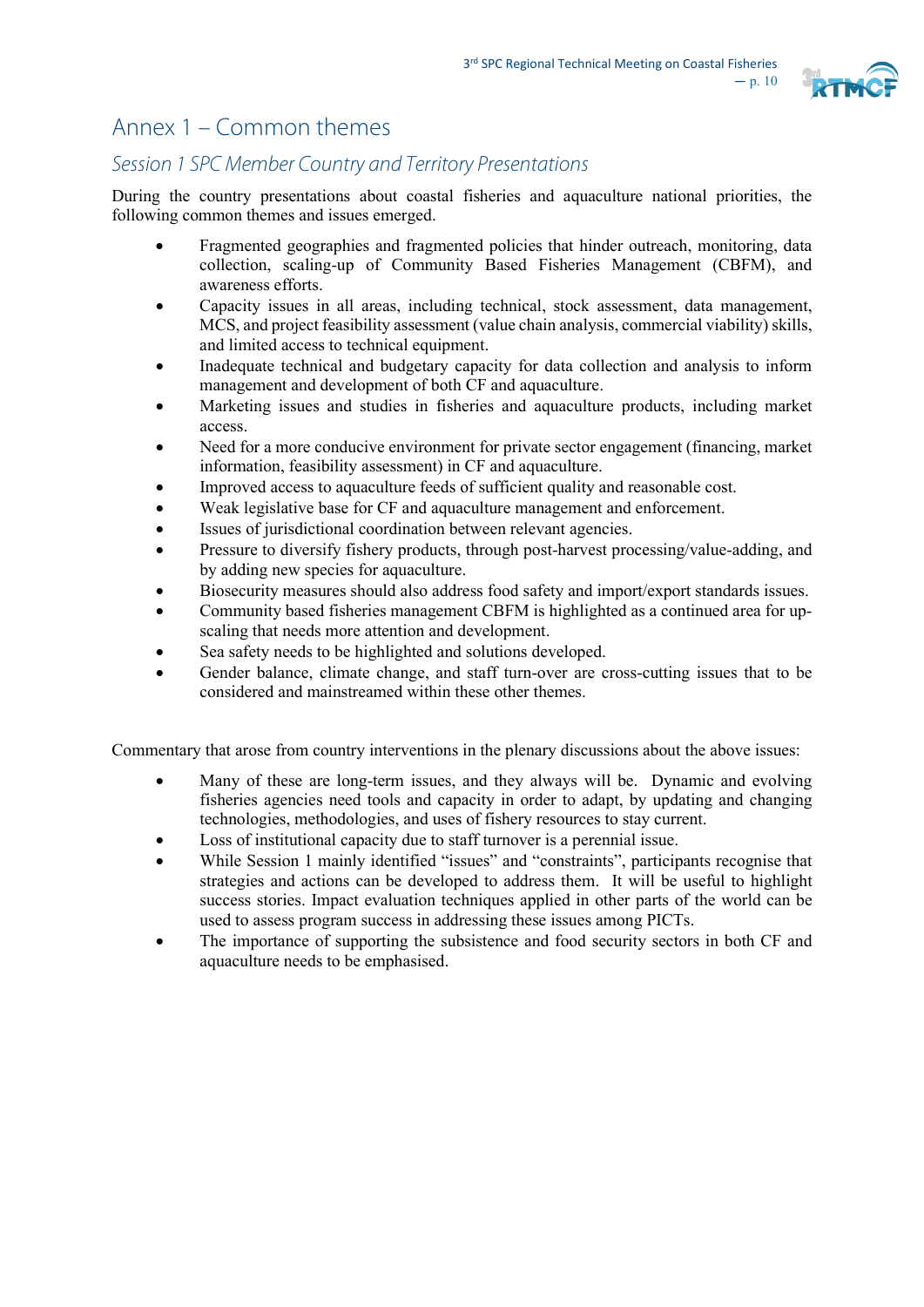

# Annex 2 - Brainstorming

*Session 6: Priority newand/or emerging issues in the region*

### **Coastal fisheries**

Fish-based and non-fish-based livelihoods:

- Innovative new FAD designs to improve upon current models
- Value-adding of fish waste products
- Value-adding and processing, and improved access to seafood products
- Revival of support for fisheries cooperatives within the context of successful CBFM
- Diversification of fisheries (e.g. diamondback squid, small pelagic species, etc.) to reduce the amount of fishing effort on resources under pressure
- Alternative livelihoods in CBFM to include handicrafts

#### Political will:

- High-level buy-in campaign for decision-makers in coastal fisheries
- Identify and adopt strategies to increase political will in coastal fisheries decision-making
- Lack of political support for coastal fisheries

Legislation, management, and MCS&E:

- Review and develop fit-for-purpose coastal fisheries legislation
- Management plans for key fish species
- MCS and enforcement is a new issue that is a challenge in areas where traditional marine tenure is strong

External environmental issues:

- Management addressing coral bleaching
- Identify and adopt climate change adaptations for coastal fisheries
- Address the micro-plastics issue in seafood

Other:

- Strengthen technical capacity to support coastal fisheries in PICTs
- SPC to advise on setting of annual budgets sufficient to manage coastal fisheries
- Make available updated information on market prices of fish
- Lack of proper infrastructure (offices, labs, fish markets)

#### **Aquaculture**

New species for aquaculture:

- Exploration of new species for re-stocking, food security, and livelihoods
- Potential for domestication and culture of new species already present in the region but not yet farmed, under a flexible funding system
- Select species for aquaculture that are resilient to climate change

Enabling environment:

Review and develop fit-for-purpose aquaculture legislation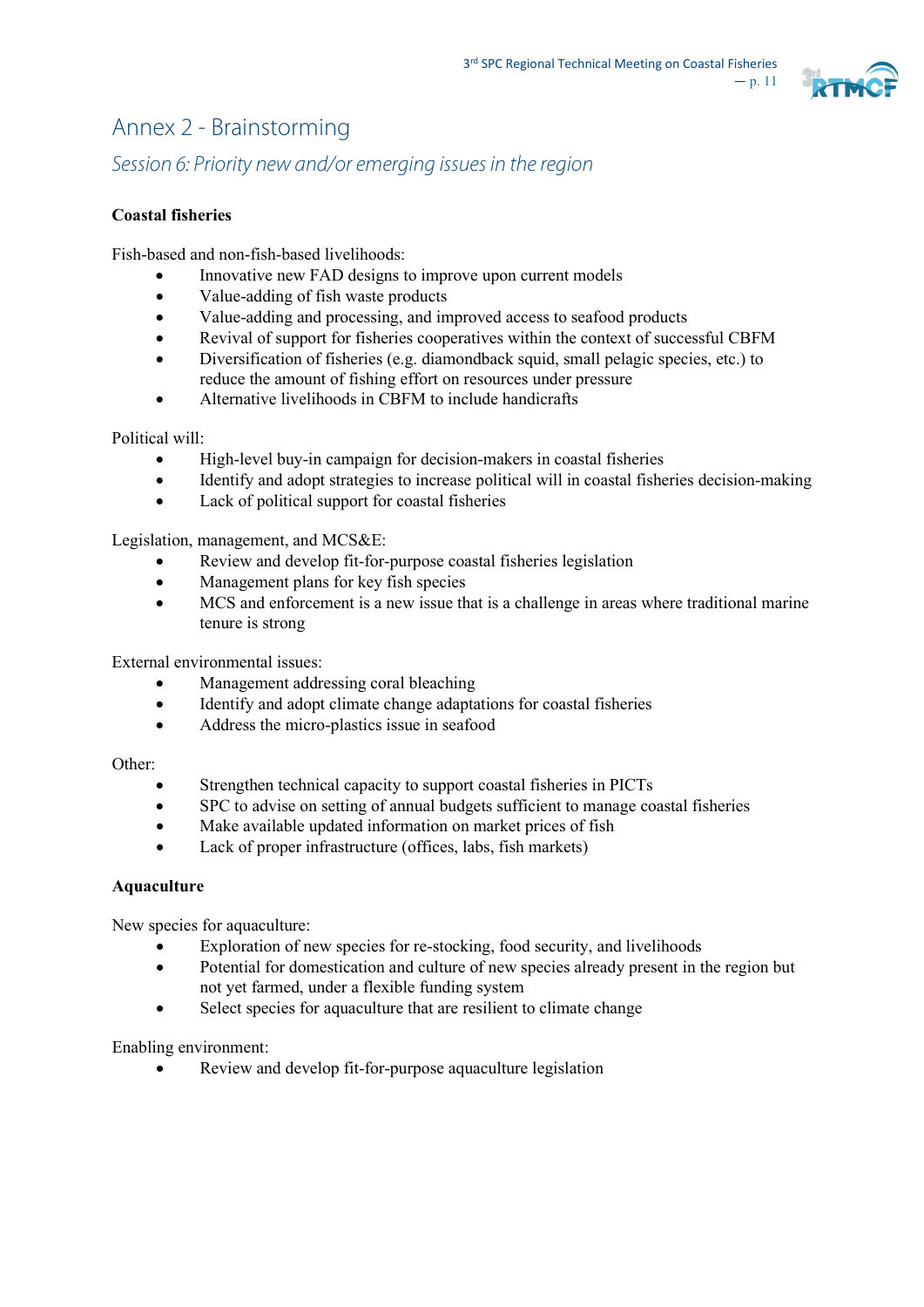

- Address the issue of staff turn-over and loss of technical capacity
- Infrastructure and capacity to implement aquaculture projects

Feed development and other inputs:

- Feed development using ingredients present in the region (local sources)
- Develop strategies to improve access by fish farmers and institutions to aquaculture equipment
- Feed formulation know-how and ingredients
- Development of simple, local, low-cost, country-specific and sustainable aqua techniques

Value-adding:

- Value-adding techniques to be adopted for seafood products
- Support to scale-up in post-harvest and value-adding
- Development of new aquaculture products, both edible (e.g. fish fillets) and non-edible

Sea ranching:

- Need for more research on sea cucumber sea ranching
- Prove the cost effectiveness of sea ranching

Awareness and education:

• Awareness and education tools for aquaculture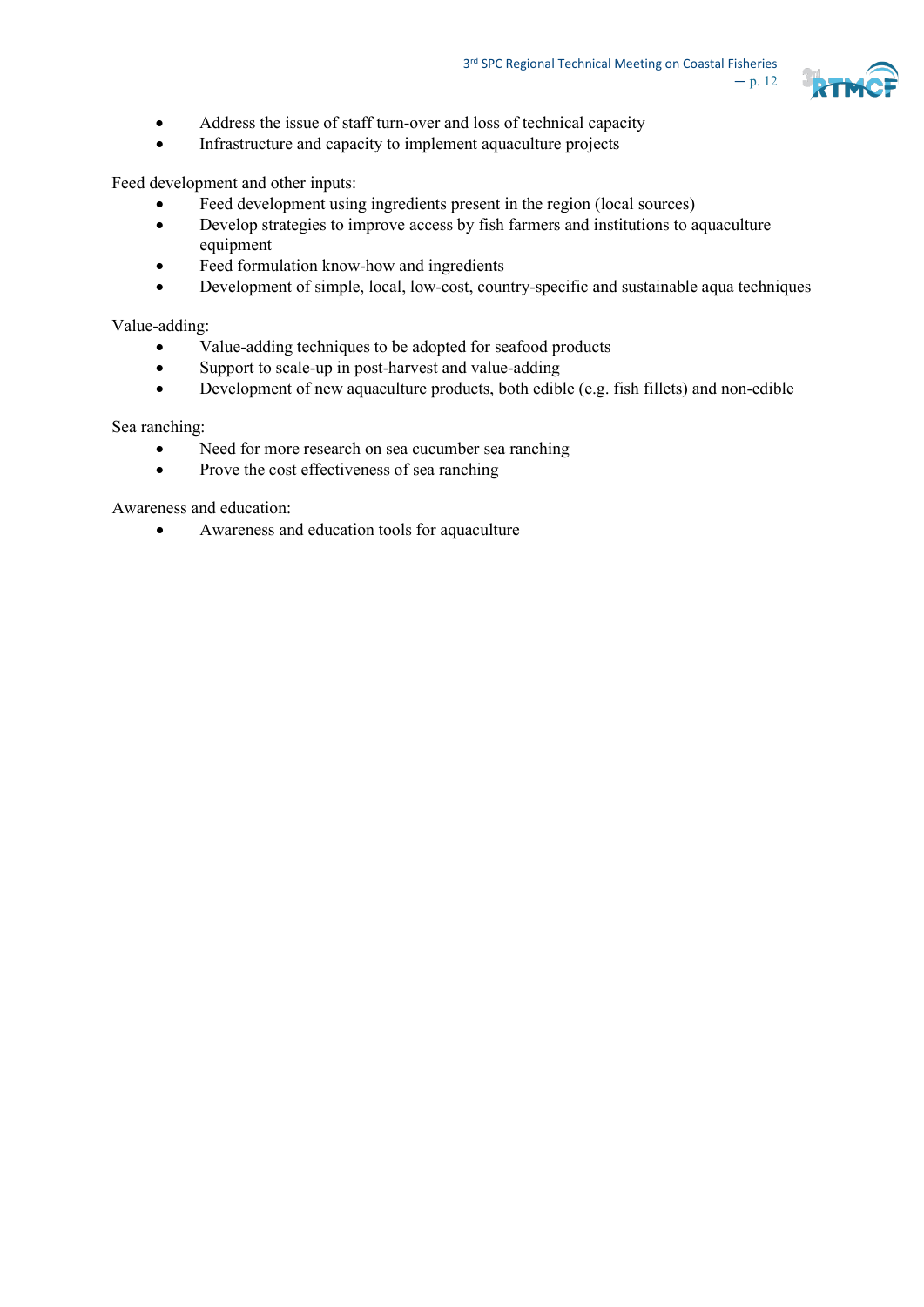

## Annex 3 – Workshop on Coastal Fisheries and Aquaculture Monitoring, Control, Surveillance and Enforcement

- 1. Coastal fisheries and aquaculture are vital to the livelihoods of many smaller Pacific Island countries, as well as providing a major source of protein. Offshore Monitoring, Control, Surveillance and Enforcement (MSC&E) is often given higher priority due to the significant financial gains from access fees and fines for infringements and, consequently, benefits from more resources to ensure compliance. By contrast, coastal fisheries provide far more employment than offshore at a national level, but they need to compete for a limited amount of national resources and often, education, public health and infrastructure take priority. The first challenge faced in the development and implementation of an effective coastal fisheries MCS&E strategy is how to prioritise and raise the profile of this area.
- 2. Case studies from New Zealand, Kiribati and other Pacific Islands highlighted the necessity to control illegal activity at the initial stage to prevent it becoming a large scale problem. Recognising the significance of these crimes also encourages a compliance culture within the community. Some countries also presented on positive experiences in coastal fisheries and aquaculture surveillance and enforcement.
- 3. Evidence gathering and correct documentation are fundamental to any successful law enforcement. It is crucial to get the basic details right before confronting larger scale infringements. As a way of assisting fisheries officers to do this, a simplified approach to enforcement for coastal fisheries and aquaculture infringements was proposed for members to discuss. The approach includes a number of actions such as awareness raising and education, ongoing training of authorised officers, adoption of a step-by-step incident interview book for inspections and the use of administrative penalties, such as warnings or spot fines, as well as a database to record coastal fisheries and aquaculture enforcement data and information that could reveal trends in offences over time. Ultimately, it is vital for fishers and enforcement officers to understand the national coastal fisheries and aquaculture legislation and regulations.

### *Fisheries data and information collection and exchange*

- **Workshop Action 1:** The workshop calls for HoF to:
	- a. Consider the establishment of fisheries bodies or services including recognition of community contribution in collecting coastal fisheries and aquaculture information;
	- b. Develop tools to share information and enhance collaboration among government agencies and NGOs within each country or territory; and
	- c. Promote exchanges between countries/territories to share best practices.

### *Professionalization of the coastal fisheries sector*

- **Workshop Action 2:** The workshop requests HoF to take steps to increase the professional profile of both fishers and authorised officers in each country or territory by:
	- a. Creating a statute for small-scale fishers that would ensure social security, sea safety and access to incentives (e.g. tax exemption or other benefits);